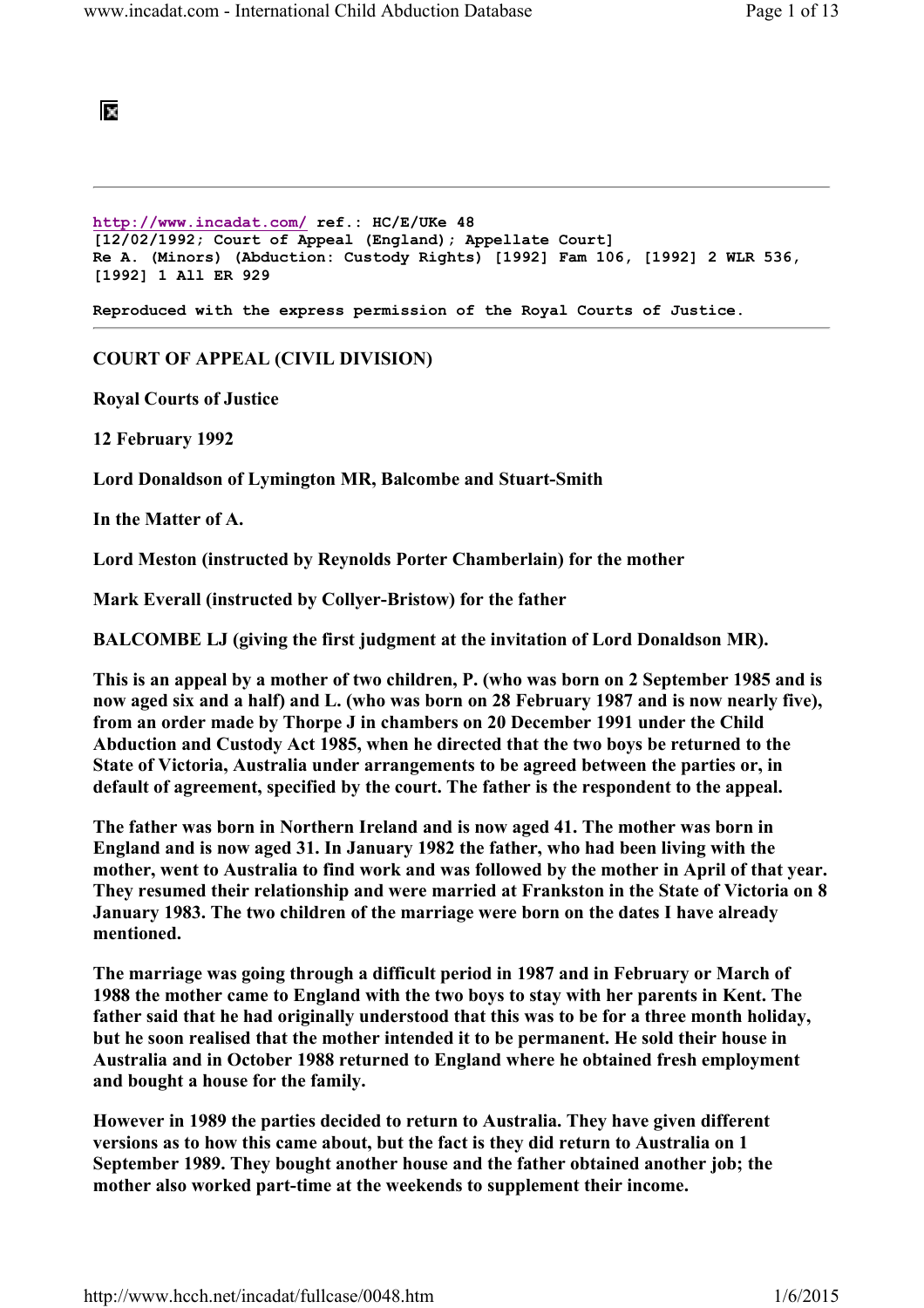Unfortunately the reconciliation did not last. They separated on 20 July 1990. The mother moved out into rented accommodation with the two boys--there were good economic reasons for this as she could obtain a rental subsidy; the father remained in the matrimonial home and had the boys to stay with him every weekend. The father now has a new partner with whom he cohabits.

On 11 July 1991 the father was convicted of a drink-driving offence and disqualified for 15 months. Soon afterwards, and as a consequence of this conviction, he resigned from his job. On 15 July 1991 the mother was granted Australian citizenship; the father's application is still pending.

On 22 July 1991 the parties made a joint application for divorce and a decree nisi was pronounced in the Family Court of Australia on 12 August 1991, the court being satisfied that both parties were domiciled in Australia. (In the application the mother referred to her Australian nationality and said that she considered Australia her permanent home.) No order relating to the children was made, but the court declared that it was satisfied that proper arrangements had been made for their welfare. Those arrangements, set out in a form which was signed by both parents, included a statement that the mother and the children resided in a unit located at Mornington in the State of Victoria and that the children were supervised by the mother before and after school and kindergarten and were supervised by the father at weekends. It was further stated that the children currently attended a particular kindergarten and primary school both in Mornington. Both children were progressing extremely well. It was also stated that the father had access to the children at any time by mutual consent of both parents. The decree was made absolute on 13 September 1991.

On 14 to 15 September 1991 the father enjoyed weekend access to his two sons. On 18 September 1991 the mother, in circumstances of some secrecy and with a degree of premeditation, removed the children from the State of Victoria and took them to England to her parents' home in Tonbridge, Kent, where they have been since. She then sent the father a telegram in the following terms:

'Have returned to UK for rest as I felt totally exhausted. Boys were excellent on the flight. S.'

Three days after receipt of this telegram, on 23 September 1991 , the father wrote a long handwritten letter to the mother. Since this appeal depends largely on the terms of that letter I quote it in full:

'Dear S.

Well. Where can I start this letter? Yet again you have dealt me a shocking blow. I'm deeply depressed & saddened by not just what you've done but the way you've done it. Words come to mind like selfish, cruel and cowardly but I'm not going to use this letter to attack & criticise. I'm going to use it to get my message across and I want you to have the decency to respond quickly. If you could have had the courage to sit down & talk this through, you may have been surprised by my open mindedness & I would have had the opportunity to say goodbye to my own children. Children that you know love me & enjoy me. How could you have been so callous. What is it going to take to make you trust me? I have never broken my word to you. I have never betrayed you. In the agonys of the last couple of years I've behaved fairly and openly. I thought we were getting on quite well. I did not block anything & I faced all my responsibilities including supporting your car loan & your half of the mortgage for over a year. Now I am six weeks away from the bank repossing [sic] the house and going into debt. Remember if we do sell the house before hand that you'll need to be involved. Anyway, as I said I'm not going to use this letter for negatives. Sally you know how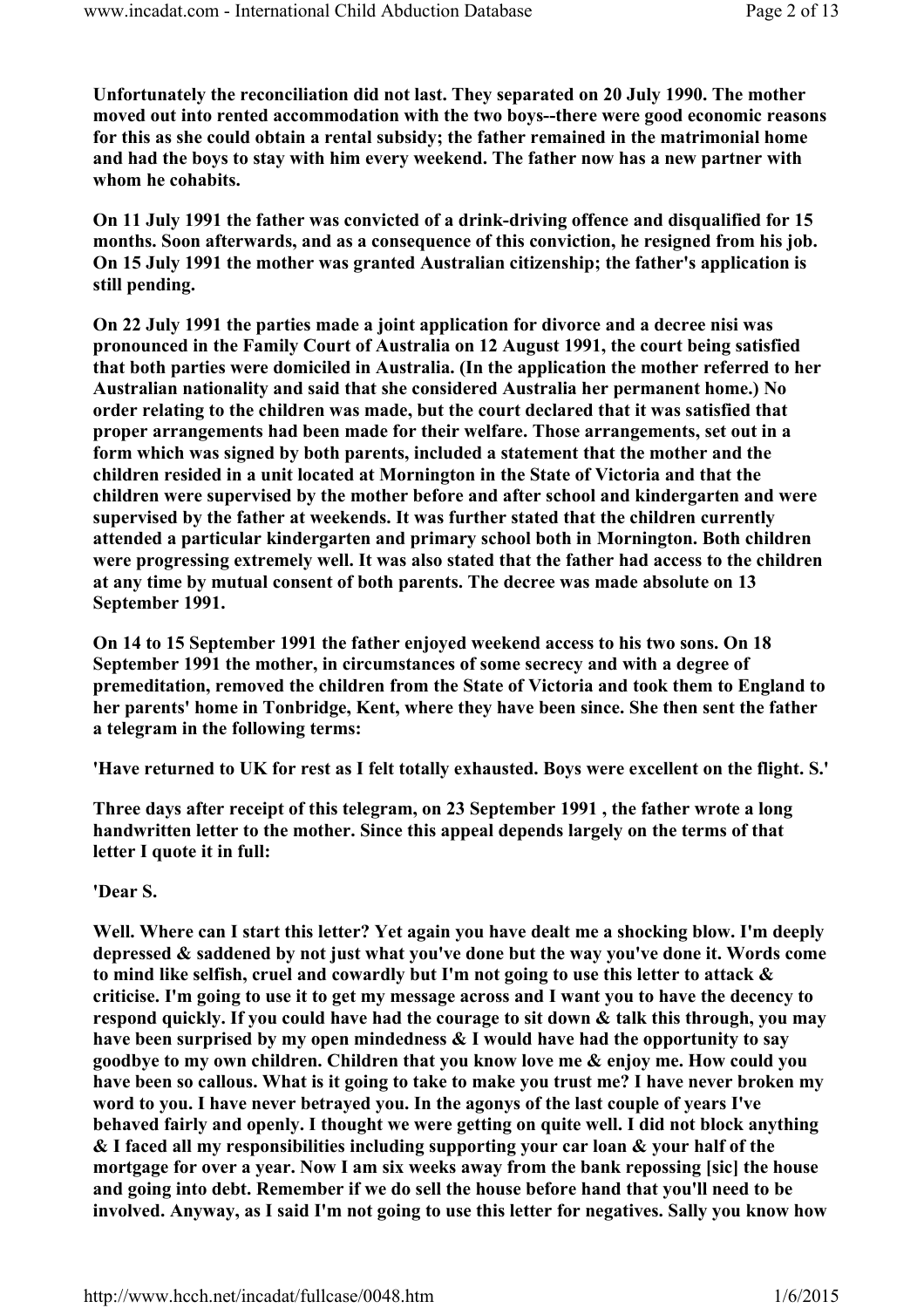dearly I love P. & L. and I'm not going to let them become casualities of a tug of war battle. I think you know what you have done is illegal, but I'm not going to fight it. I am going to sacrifice myself rather than them. In return I want your support that you will always let them know who I am & where I am. I want you to make sure that any cards letters or presents are passed on, and I want you to keep me in touch with their progress by letters & photographs. These are reasonable & legitimate requests. When the boys are old enough to read & write I want to communicate with them. I want them to know that they have a father, where he lives and that he loves them and will always be there for them. I also want to see them if I ever come over on business or holiday. Please respond quickly to this letter. Perhaps one day you may be big enough to go visiting to E.  $\&$  my Mum. They know nothing of how you treated me & would welcome you and the children openly. I know you & your parents will be good to them. Please don't poison them with lies & deceit. Truth lasts forever. Lies only last until they're found out and they're always found out. Our boys will be young men one day & if you're not truthful to them they'll go in search of it themselves when they're ready. I will keep you in touch with my movements & what surburb I'm living in & as soon as I'm earning I will contribute as well as I can. I want you to know that wherever I'm living a room of my house is open for you& of course the boys. Regardless of what has gone before. You may want a holiday one day or you may even want to try Australia again. Please try & trust me S. & please try & find the courage to look inward and stop hating me for things I have never done and making me a person I have never been. Lets not make this a legal battle. We can work it out between us. Just like we did the divorce. You can't give thirteen years of your life and share two beautiful children without impact. Part of me will always be with you. I'm waiting eagerly for your positive reply.

#### fond regards

## R. xx.'

The father, in an affidavit sworn in these proceedings since the date of the hearing before the judge, has stated that when he wrote that letter he was trying to be as positive as he could and not distance the mother any further. He added: 'Given the sudden turn of events I felt helpless, powerless and shell-shocked.'

On the same day as writing that letter and apparently shortly afterwards, the father contacted the local office of the Legal Aid Commission and was referred to the family law section of that commission in Melbourne. He spoke on the telephone to a lawyer, Mr Shackell, and was advised to find out whether the mother intended to remain in England permanently--her telegram referred only to a return 'for rest'.

There was a telephone conversation between the parties on 24 September 1991, the exact terms of which are in dispute. The father says that he told the mother of the Convention on the Civil Aspects of International Child Abduction (The Hague, 25 October 1980; TS 66 (1986); Cm 33) (the Hague Convention) and pointed out that what she had done was unlawful. He asked her for a 'statement of intent' as advised by Mr Shackell. He also asserts that he then said that he would do everything in his power legally to have the children returned to Australia. The mother accepts that she received a telephone call from the father on 24 September, that he told her he had taken legal advice, asked her if she had heard of the Hague Convention (which she said she had not), and asked her for a 'statement of intent'. Thus it is apparent that the main point in issue between the mother and the father over this telephone conversation is whether the father told her in this conversation, and before she received the letter of 23 September 1991, that he would do everything in his power legally to have the children returned to Australia.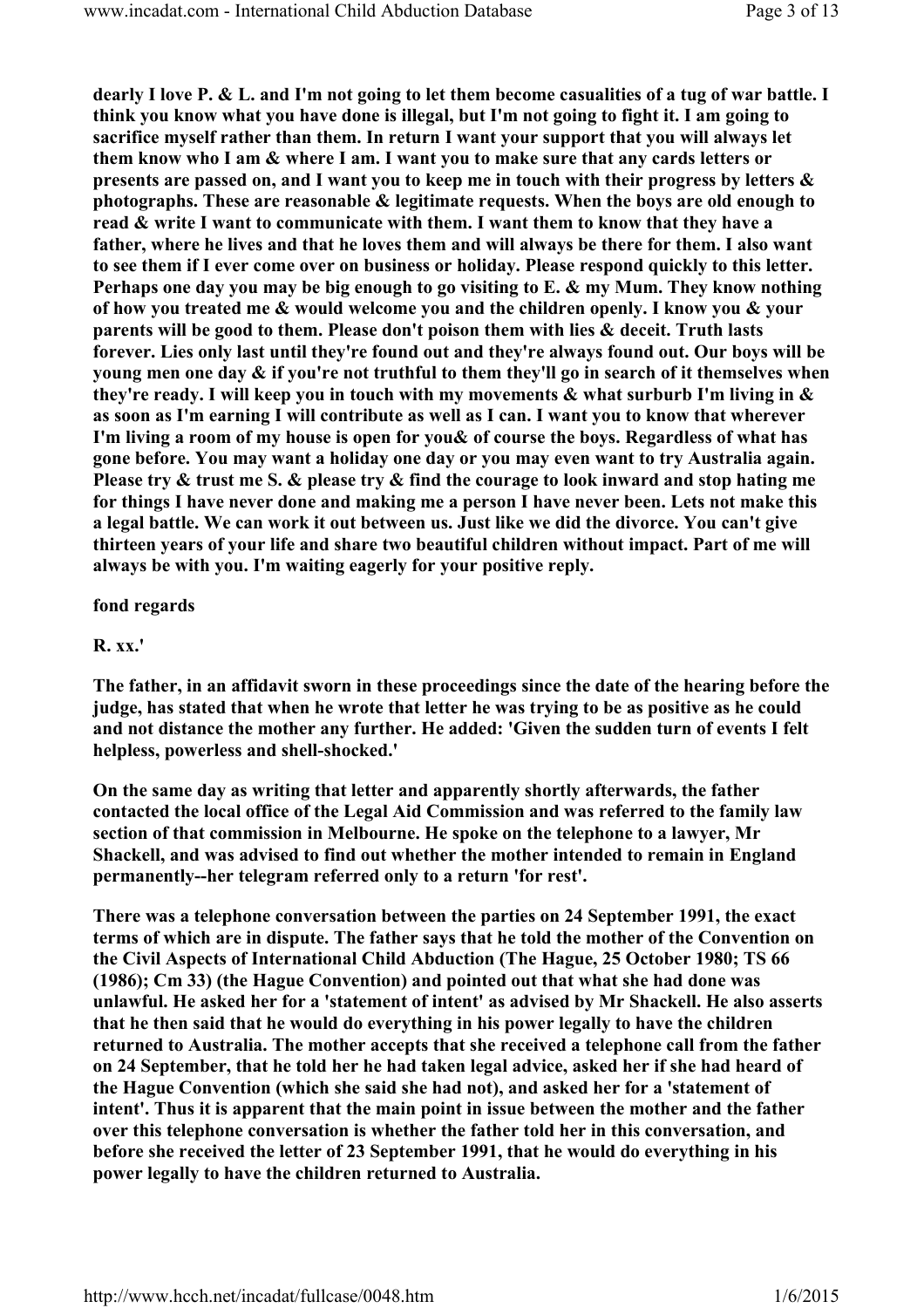Upon receipt of the father's letter dated 23 September on 27 September the mother wrote back the same day:

## 'Dear R.,

Thank you for your letter which I received this morning. I understand and do care that I need to explain to you my reasons. I found the situation intolerable in Australia . . . As you know I have no support in Australia and I felt it was essential for me to come home to have the support of my parents and relatives, which has turned out to be an excellent thing, we are all being well looked after and very happy. You obviously must understand that I plan to stay in the UK indefinitely . . . I really do appreciate that you have at least understood that it is best for the boys to stay with me in the U.K., and also agree that we should not launch ourselves into a nasty court battle -- I feel we are above all that. Of course I will keep you in touch with the boys with photos, calls and of course letters. I must say that I do wish you the best of luck and that if you do visit the U.K. you would be welcome to come and visit the boys at any time. Please keep in touch about the house and any possible prospective buyers. Thanks again for your letter.

#### Regards S.'

The judge held that for the purposes of his judgment he should reject the father's claim that he told the mother of his intention to pursue his application under the Hague Convention. His reasons for doing so are given in the following terms :

'Firstly the communication which was written by the wife on 27 September referred only to the letter of the 23rd and not to the telephone conversation of the 24th. If there had been a fundamental inconsistency between the two communications, it seems to me likely, although, of course, not certain, that the wife in her letter of 27 September would have referred to that inconsistency. Secondly there is the consideration that Lord Meston on instructions makes it plain that the wife's parents were listening to this conversation on a telephone extension and that they would be available to support her version of what passed. The third consideration is that the father in two subsequent telephone conversations in October not only concedes but indeed claims that he made no reference to what he was doing in Australia for fear of spoiling the prospects of success by giving advance notice of what was to come. So I proceed on the basis that the telephone communication of the 24th went no further than an inquiry by the father for clarification and a plain statement that the return was intended by her to be permanent.'

That question is the subject of a respondent's notice by the father.

The father went ahead in Australia with his application under the Hague Convention. Although he subsequently spoke to the mother on the telephone about the sale of the former matrimonial home, he deliberately made no mention of his application under the convention, in case she should move from her parent's address and become impossible to locate.

The father's application in Australia led to a request to the Lord Chancellor's a Department on 1 November 1991 and an originating summons was issued on 5 December 1991. That summons, with an affidavit in support, was served on the mother the following day (6 December 1991) and she says that was the first she knew of the father's application.

The principal issue in this appeal is whether the father, by his letter of 23 September 1991 or otherwise, acquiesced in the mother's removal of the children within the meaning of art 13 (a) of the Hague Convention. Since that in turn depends on the meaning of `acquiesced' in the context in which it appears, it is necessary to set out a number of the provisions of the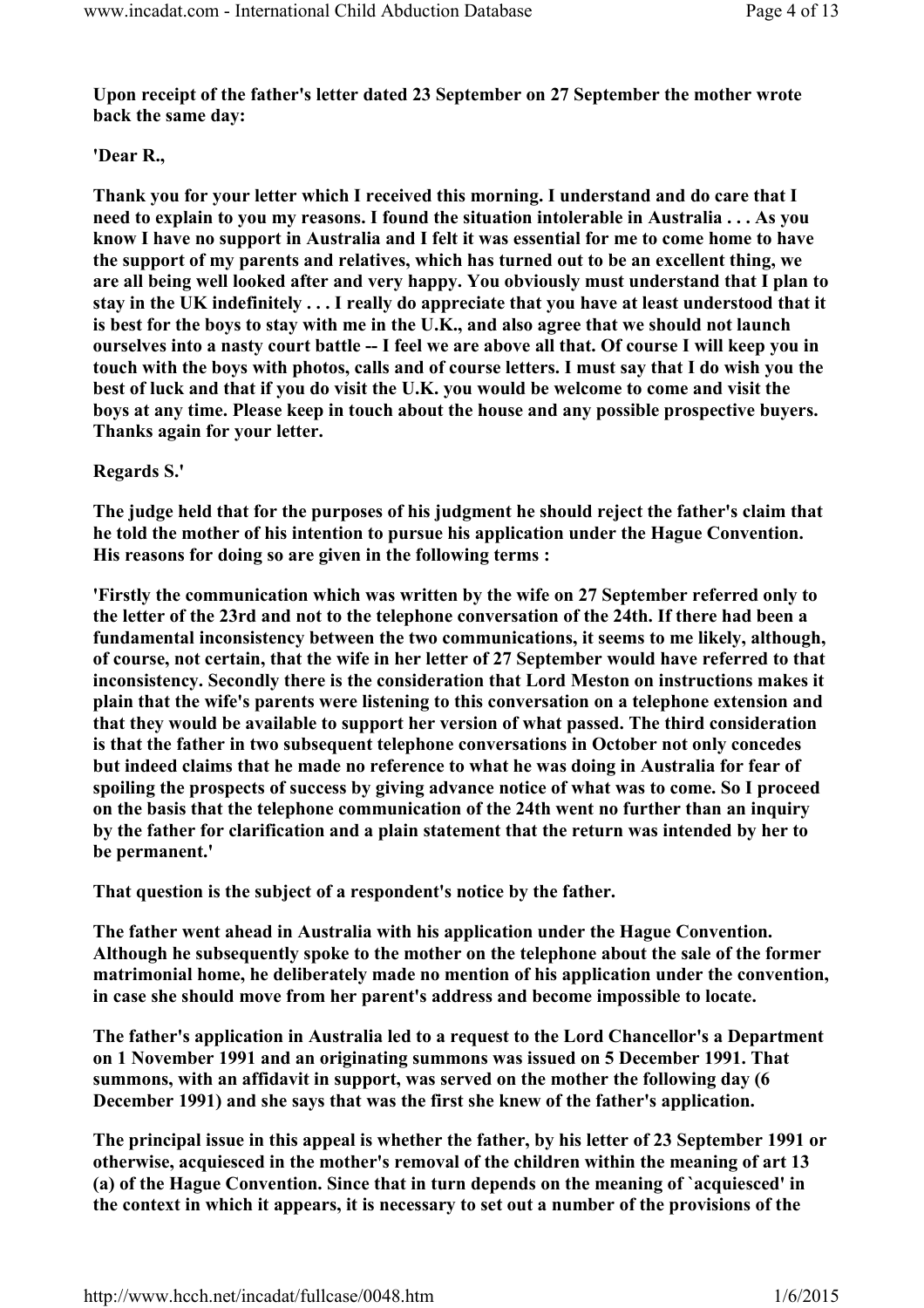Hague Convention. The convention is in large part set out in Sch I to the Child Abduction and Custody Act 1985, and the provisions thus set out are incorporated into English domestic law by s 1(2) of the Act. However, for the purposes of this judgment it is relevant to mention two parts of the convention which are not so scheduled. First the preamble, which reads in its English version:

'The States signatory to the present Convention, firmly convinced that the interests of children are of paramount importance in matters relating to their custody, desiring to protect children internationally from the harmful effects of their wrongful removal or retention and to establish procedures to ensure their prompt return to the state of their habitual residence, as well as to secure protection for rights of access, have resolved to conclude a Convention to this effect . . .'

## Then:

Article 1: The objects of the present Convention are -- (a) to secure the prompt return of children wrongfully removed or retained in any Contracting State; and (b) to ensure that rights of custody and of access under the law of one Contracting State are effectively respected in the other Contracting States.'

The following provisions are contained in Sch I to the 1985 Act:

## Article 3

The removal or the retention of a child is to be considered wrongful where -- (a) it is in breach of rights of custody attributed to a person . . . either jointly or alone, under the law of the State in which the child was habitually resident immediately before the removal or retention; and (b) at the time of removal or retention those rights were actually exercised, either jointly or alone, or would have been so exercised but for the removal or retention. The rights of custody mentioned in sub-paragraph (a) above, may arise in particular by operation of law . . .

## Article 12

Where a child has been wrongfully removed or retained in terms of Article 3 and, at the date of the commencement of the proceedings before the judicial or administrative authority of the Contracting State where the child is, a period of less than one year has elapsed from the date of the wrongful removal or retention, the authority concerned shall order the return of the child forthwith. The judicial or administrative authority, even where the proceedings have been commenced after the expiration of the period of one year referred to in the preceding paragraph, shall also order the return of the child, unless it is demonstrated that the child is now settled in its new environment. . .

## Article 13

Notwithstanding the provisions of the preceding Article, the judicial or administrative authority of the requested State is not bound to order the return of the child if the person . . . which opposes its return establishes that  $-$  (a) the person  $\ldots$  having the care of the person of the child was not actually exercising the custody rights at the time of removal or retention, or had consented to or subsequently acquiesced in the removal or retention; or (b) there is a grave risk that his or her return would expose the child to physical or psychological harm or otherwise place the child in an intolerable situation. The judicial or administrative authority may also refuse to order the return of the child if it finds that the child objects to being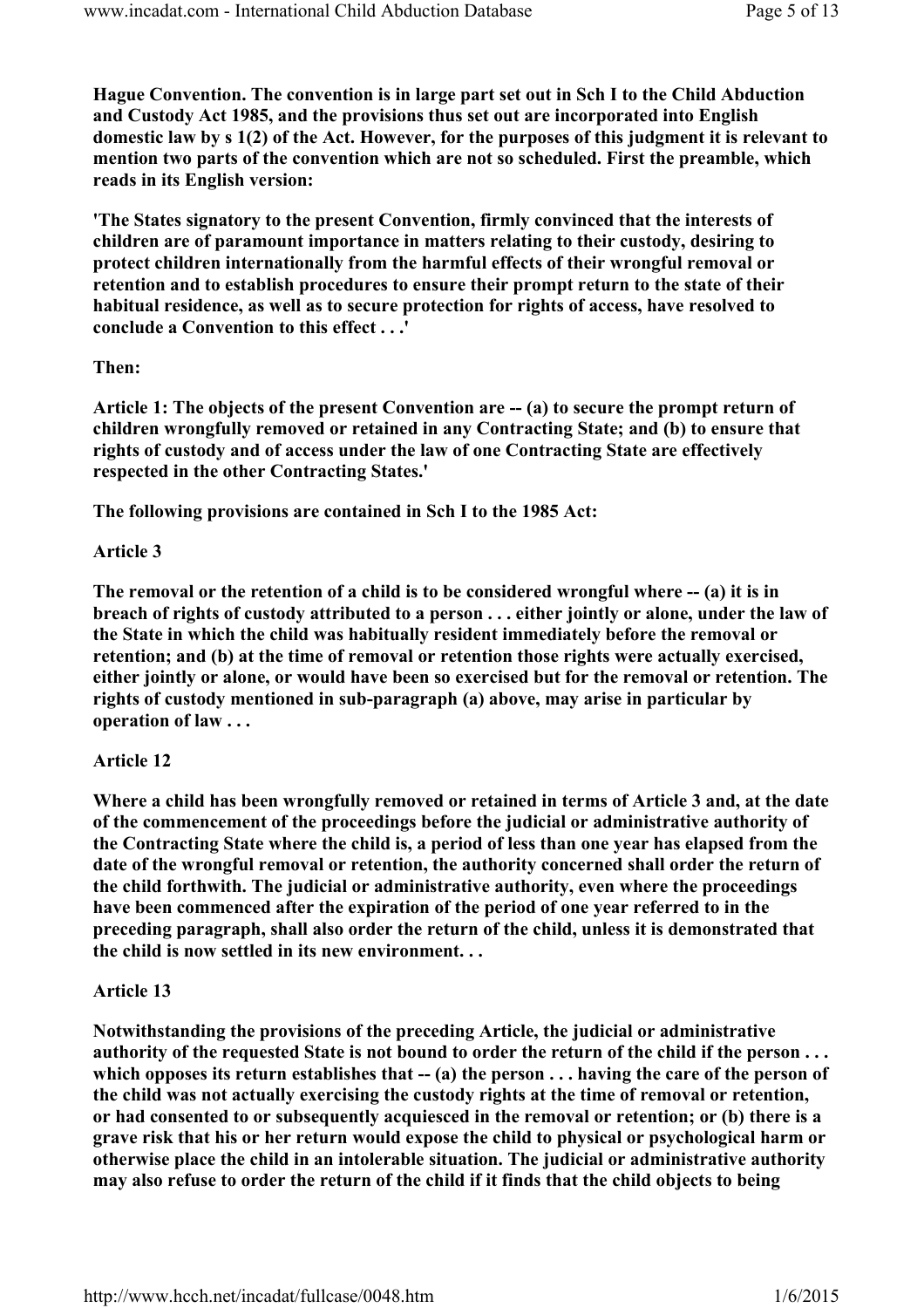returned and has attained an age and degree of maturity at which it is appropriate to take account of its views . . .

Before the judge it was conceded by the mother, as it has been conceded before us, that the removal of the children to England was a wrongful removal under the 1980 convention and the real area of dispute resolved itself into two issues under art 13. (1) Was there acquiescence by the father? (2) Is there a grave risk that the return of the children to Australia would place them in an intolerable situation ?

It will be seen that the scheme of the convention is that, where a child has been wrongfully removed or retained under art 3, then, where the proceedings to recover the child are commenced within a period of less than one year from the date of the wrongful removal or retention, the court of the country to which the child has been taken is under an obligation - there is no discretion -- to order the immediate return of the child. However, if consent to - which in the context must mean prior consent -- or subsequent acquiescence in the removal or retention of the child by the other parent is established, then, as it was put in argument, the door is unlocked and the court is not then bound to order the return of the child but has a discretion whether or not to do so. The scheme of the convention is thus clearly that in normal circumstances it is considered to be in the best interests of children generally that they should be promptly returned to the country whence they have been wrongfully removed, and that it is only in exceptional cases that the court should have a discretion to refuse to order an immediate return. It is that context that I turn to consider the meaning of `acquiesced' in art 13(a).

The relevant meaning of 'acquiesce' in the Oxford English Dictionary (2nd edn, 1989) is: 'To agree tacitly to, concur in; to accept (the conclusions or arrangements of others).' The corresponding meaning of 'acquiescence' is: 'Silent or passive assent to, or compliance with, proposals or measures.' Since French and English are both official languages of the Hague Convention, we were referred also to the French version of art 13(a), where the relevant words are 'ou avait consenti ou a acquiesce posterieurement' and to a French dictionary definition of 'acquiescer', Dictionnaire de la Langue du 19 et du 20 siecle, where the relevant meaning is: 'B. Dans un cont. de naturejur. Donner une adhesion tacite ou expresse a un acte.' We were also referred to a judgment of Deane J in the High Court of Australia in Orr v Ford (1989) 167 CLR 3I6 at 337-338, where he gave a comprehensive dissertation on the various meanings which 'acquiescence' can have at common law. Since we are here concerned with the meaning of 'acquiesced' in an international convention to which many countries, not only those with a common law background, have adhered, it cannot be right to attempt to construe 'acquiesced' by reference only to its possible meaning at common law or equity. Nevertheless Deane J's first definition appears to me to have general force:

'Strictly used, acquiescence indicates the contemporaneous and informed ("knowing") acceptance or standing by which is treated by equity as "assent" (i.e. consent) to what would otherwise be an infringement of rights . . .'

It was common ground before us that acquiescence can be inferred from inactivity and silence on the part of the parent from whose custody, joint or single, the child has been wrongfully removed. In such a case it is in my judgment inevitable that the court would have to look at all the circumstances of the case, in particular the reasons for the inactivity on the part of the wronged parent and the length of the period over which the inactivity persisted, in order to decide whether it was legitimate to infer acquiescence on his or her part.

However, where as here, it is said that the father's acquiescence was expressed to the mother by the letter of 23 September 1991, it is argued that this was a once for all event and it is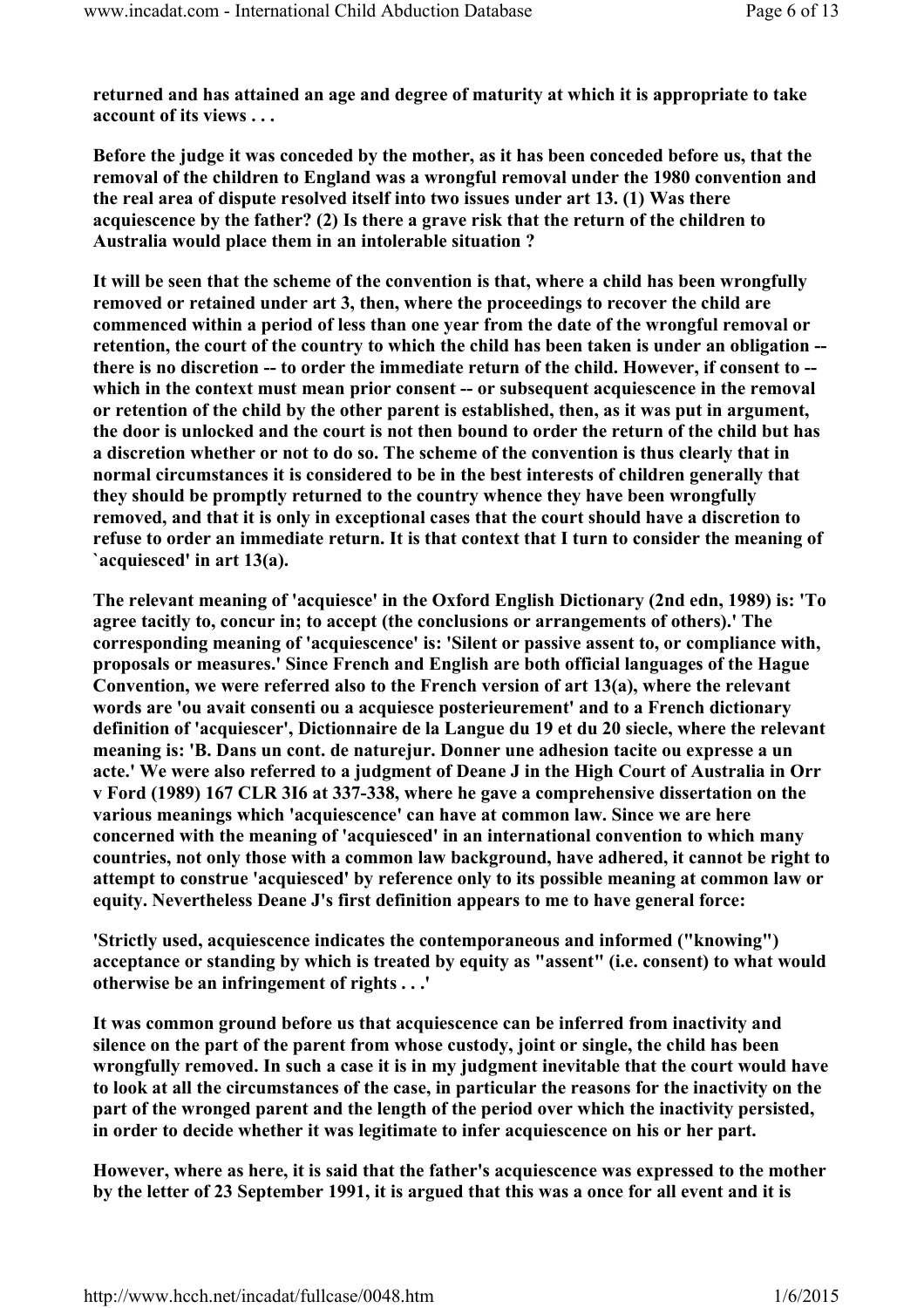impermissible to consider subsequent events, or what was in the mind of the father at the time that he wrote the letter or thereafter. Indeed the argument goes so far as to say that, if the mother had received a letter by the following post making it clear that the father had retracted what he said in his letter of 23 September, and was going to use every legitimate step open to him to have the children returned to Australia, nevertheless he had 'acquiesced' in their discretion whether or not to order the return of the children.

In my judgment this is to give 'acquiesced' far too technical a meaning for the context in which it is used. As I have already said, the main object of the Hague Convention is to require the immediate and automatic return to the state of their habitual residence of children who have been wrongfully removed. To this there is a limited number of exceptions, but it is apparent that the purpose of the exceptions is to preclude the automatic return of the children to the country whence they were removed, only if it can be shown or inferred that this could result in unnecessary harm or distress to the children. In other words, it is to the interests of the children that the exceptions are directed, not (except in so far as these directly affect the interests of the children) the interests of the parents or either of them. In my judgment this requires the court to look at all the circumstances which may be relevant and not, as is here submitted, to the terms of a single letter.

Added force is given to this view by the English and French dictionary definitions of 'acquiesce' which I have quoted above. 'Accept' and 'adhesion' to my mind connote a state of affairs which persists over a period. 'Acquiesce' is not, in my judgment, apt to refer to a single expression of agreement taken in isolation from all surrounding circumstances.

This was the view which commended itself to Thorpe J. He said:

'if only the communication between the mother and the father is examined, then there is seemingly unequivocal acquiescence. But in my judgment it is not sufficient to investigate only the communication between the parents. The whole conduct and reaction of the husband must be investigated in the round. This case starkly illustrates [the] contrast between the father's communication to the mother and his words and actions to others. The four communications between them -- the one letter and the three telephone calls - undoubtedly, in my judgment, served to lull the mother into a state of reassured security. That the state was insecure in the extreme was demonstrated by his simultaneous launch of proceedings under the Abduction Convention which he thereafter pursued without ambivalence, without delay, and even, it might be said, with a degree of guile in that he took positive steps to conceal from the mother what he was preparing to launch against her. I do not consider that the question of fact whether or not a plaintiff has acquiesced within the meaning of art 13(a) can be determined by looking only to what he states or represents to the defendant. His words a must be judged in the round. His words must be judged together with his actions. It is only too familiar for human beings to say one thing and do another. Here it is manifest that the father has, judged on all relevant facts aside from the letter of 23 September, acted consistently, expeditiously and unambiguously to achieve the return of the children. It seems to me that it would be dangerous to judge an issue of fact such as acquiescence on the communication between the parents alone, particularly on communication written hot after the unlawful removal, when the writer is in a state of emotional turmoil. In this case too there are some slight indications in the letter that the father's emotional turmoil even extended to the suggestion that there might be some room for a resumption of cohabitation despite the dissolution of the marriage.'

In reaching his decision on this issue the judge was purporting to follow the judgments given in this court in the only decision so far reported on art  $13(a)$ , Re A (minors: abduction) [1991] 2 FLR 241. That case is clearly distinguishable on its facts, since there was no such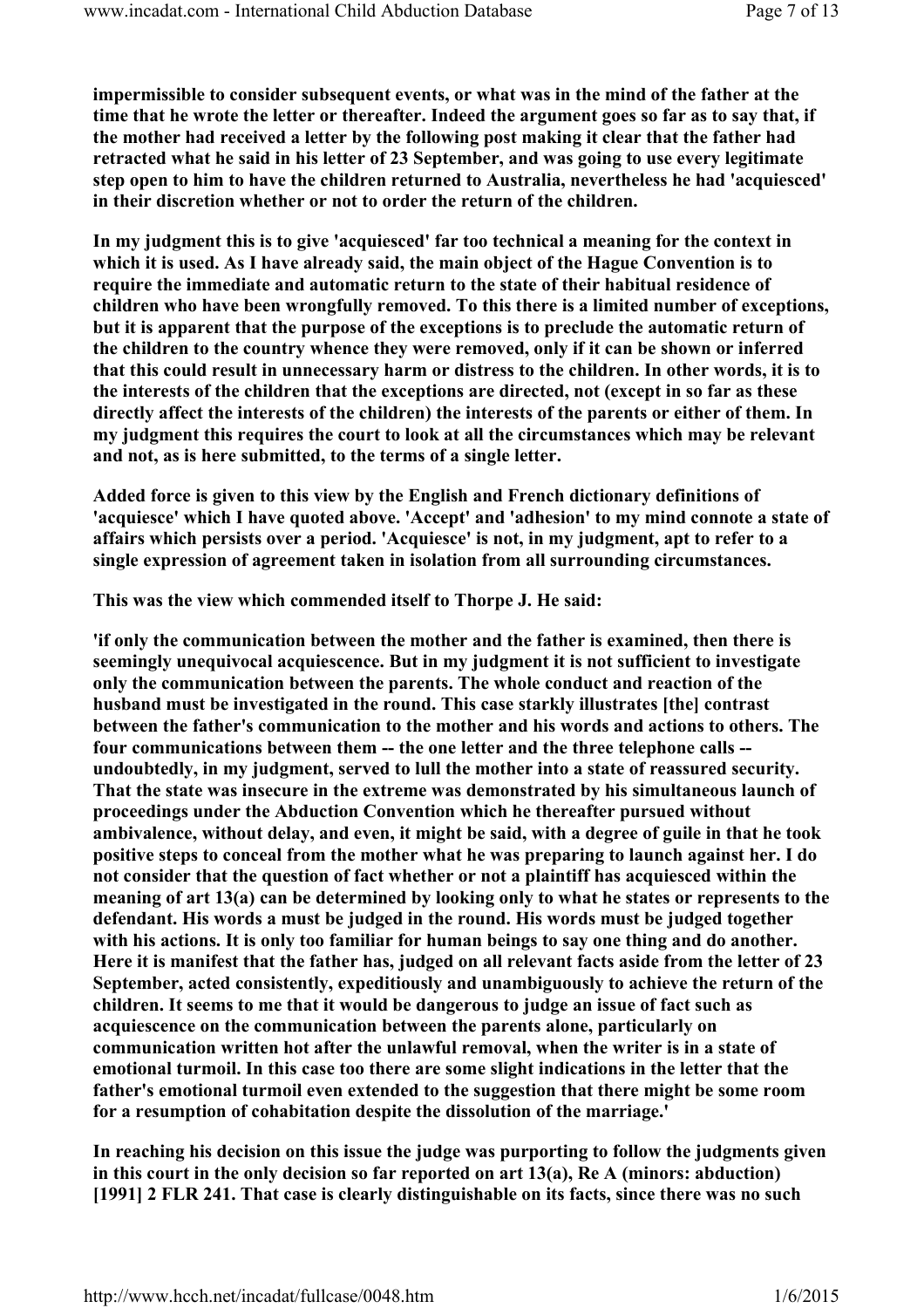unequivocal statement as was here contained in the father's letter of 23 September 1991. Nevertheless, the approach in that case, both by the judge at first instance and by this court, was to look at all the facts to see if acquiescence had been established. Further, both Fox LJ (at 249) and I (at 250) regarded as relevant the effect of the acquiescence upon the person who had wrongfully removed, or (as there) was wrongfully retaining, the children. Indeed Lord Meston, for the mother, invited us to consider the mother's reaction to the letter of 23 September. He submitted that in reliance on it: (1) she did not move on. This is a euphemism for saying that she did not attempt to hide herself and the children from the father, and Lord Meston fairly conceded that he could not rely on such inactivity on the part of the mother; (2) she settled the children into a local school. So she did, but she would have been bound to do this in any event, since at no time did she consider voluntarily returning to Australia with the children; (3) she arranged a tenancy of a house in the area. Her evidence was that the originating summons was served on her before the tenancy was signed, so that she never became committed.

We were also referred to the judgment of Sir Stephen Brown P in Re Taylor (a minor) (16 January 1992 unreported). This was also concerned with acquiescence under art 13(a) of the Hague Convention, but it turns on its particular facts and in my judgment it affords no help on the issue of principle to which I have referred.

However, I do derive assistance from the reference in the judgment of Deane J in Orr v Ford (1989) 167 CLR 316 to 'acquiescence' requiring informed acceptance of the infringement of rights. Here the father knew that the mother's removal of the boys from Australia was illegal. What he did not know when he wrote the letter of 23 September was the existence of the procedure under the Hague Convention and his ability to secure a summary return of the boys to Australia without the necessity of protracted litigation which it was his avowed intention to avoid.

For these reasons I would uphold the decision of Thorpe J and dismiss this appeal. However, as the other two members of the court take a different view, the appeal will be allowed and the case remitted to the High Court for the exercise of the discretion under art 13(a). It is highly desirable that this should be done without delay. If the boys are to go back to Australia, then the sooner the better.

I can deal quite briefly with the remaining points on this appeal. By his respondent's notice the father contended that the judge was wrong to find as a fact that the father did not tell the mother of his expressed intention (to invoke the Hague Convention) during the telephone conversation of 24 September 1992. Mr Everall, for the father, accepted that there was no possibility of the father coming to England to give oral evidence in this case. In those circumstances in my judgment the judge was correct to hold that, in the light of the mother's letter of 27 September 1991, and on the balance of probabilities, the father did not make clear to her in the telephone conversation of 24 September that he did not mean what he said in his letter of 23 September and that she should not rely on what he said in it about his attitude to the return of the boys.

The judge also rejected a submission on behalf of the mother that there was a grave risk that to return the boys to Australia would place them in an intolerable situation. If the judge had accepted that submission that would have unlocked the door to the exercise of his discretion under art 13(b). The argument relied on to support that submission is set out in the judgment in the following passage :

'The argument there is that on their arrival there is no home and there is no financial support forthcoming from the plaintiff who himself lives on state benefits. That is in contrast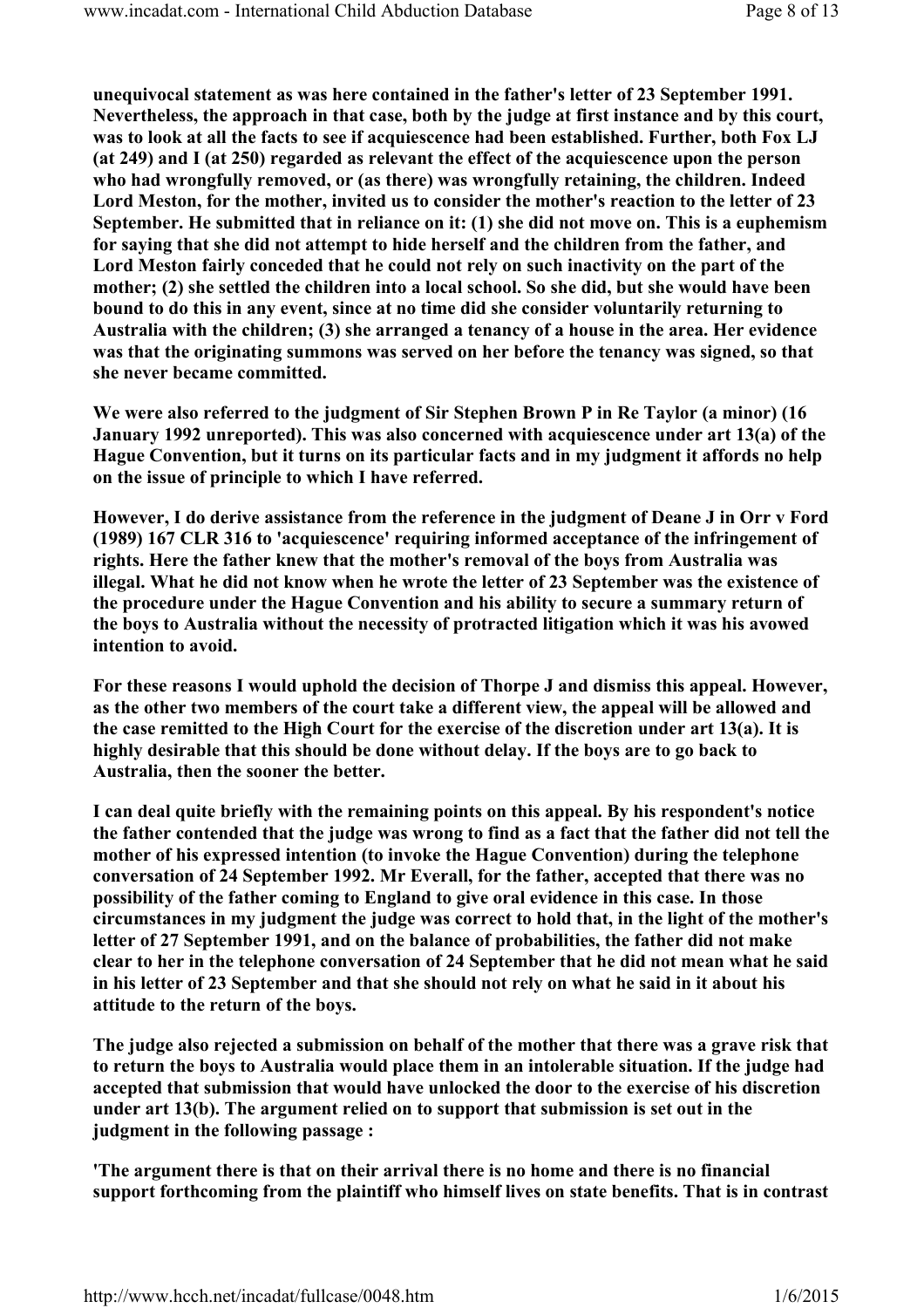to the security that the mother has achieved since her arrival in this jurisdiction. Here she has the support of her parents. She is in a position to sign a lease immediately for the rent of a suitable home. There is a letter from the school showing that the children have apparently settled in well to a Church of England primary school. Therefore it is said that the situation on their return would be intolerable and pointless.'

# The judge rejected this argument:

'I have reached the clear conclusion that the mother has not established a sufficiently grave risk of a sufficiently substantial intolerable situation, The fact is that between July and September of this year the whole family was dependent on state benefits. In this jurisdiction equally the mother and children are dependent on state benefits. On their return they would again be entirely dependent on Australian state benefits. So that can hardly be said in itself to constitute an intolerable situation.'

This submission was revived before us. Nevertheless I am quite clear in my mind that the matters (largely financial) upon which the mother seeks to rely as constituting an intolerable situation in Australia come nowhere near to establishing what the Hague Convention requires by that phrase. In my judgment the judge was entirely right on this point.

## STUART-SMITH LJ.

Under the provisions of art 12 of the Convention on the Civil Aspects of International Child Abduction (The Hague, 25 October 1980; TS 66 (1986); Cm 33), which has force of Law in the United Kingdom by virtue of s I(2) of the Child Abduction and Custody Act 1985, where a child has been wrongfully removed or retained the court of the state to which it has been removed must order its return, if the application is made within a year of the removal or retention. Article 13 provides two exceptions to this rule, which, if satisfied, afford a discretion to the court to consider whether or not the child shall be returned. The first exception, so far as it relates to this case is where the father 'had consented to or subsequently acquiesced in the removal or retention'. The reference to consent appears to mean consent prior to the removal or retention and is not relevant here. The question is whether he subsequently acquiesced. Acquiescence means acceptance and it may be either active or passive.

If it is active it may be signified by express words of consent or by conduct which is inconsistent with an intention of the party to insist on his rights and consistent only with an acceptance of the status quo. If it is passive it will result from silence and inactivity in circumstances in which the aggrieved party may reasonably be expected to act. It will depend on the circumstances in each case how long a period will elapse before the court will infer from such inactivity whether the aggrieved party had accepted or acquiesced in the removal or retention.

A party cannot be said to acquiesce unless he is aware, at least in general terms, of his rights against the other parent. It is not necessary that he should know the full or precise nature of his legal rights under the convention: but he must be aware that the other parent's act in removing or retaining the child is unlawful. And if he is aware of the factual situation giving rise to those rights, the court will no doubt readily infer that he was aware of his legal rights, either if he could reasonably be expected to have known of them or taken steps to obtain legal advice.

If the acceptance is active it must be in clear and unequivocal words or conduct and the other party must believe that there has been an acceptance. This distinguishes this case from Re A (minors: abduction) [1991] 2 FLR 241, where the husband's language and behaviour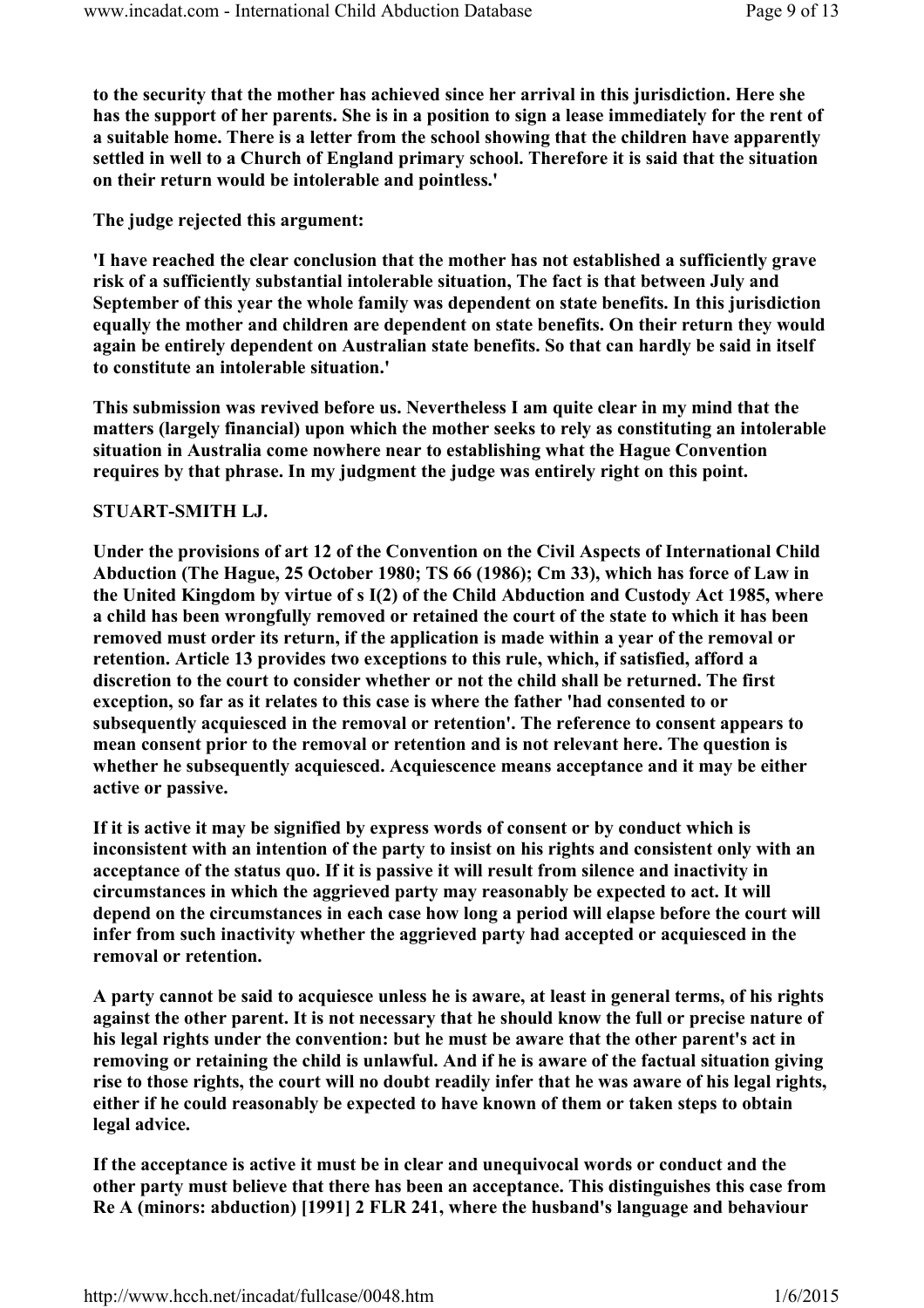was ambivalent and the wife did not believe that the father was agreeing to what she had done. Fox LJ said (at 249):

'The judge found that the mother feared the father's determination to get the children back. She also specifically stated that she did not find that the mother was persuaded, by what the father said, into believing that he meant what he said. That, it seems to me, was essentially a matter of fact for the judge who heard the evidence and, in my view, it was a conclusion to which the judge was perfectly entitled to come, upon the facts and evidence before her. If the mother did not believe that the father's protestations were genuine, it seems to me to be quite unreasonable to say that there was any acquiescence upon the father's part. The mother herself placed no reliance upon the father's statements. She did not trust him. The father was making statements in which he himself did not really believe, but felt it necessary to make them in order that his own position should not be prejudiced. Neither party trusted the other nor believed the other.'

In my judgment, the language of the letter of 23 September 1991 was clear and unambiguous and amounted to an acceptance of what the mother had done and a statement that he did not intend to take proceedings in relation to it. He recognised that her action was unlawful and by 24 September at the latest he was aware of his rights under the Hague Convention. If, before the letter had arrived the father had told the mother on the telephone that he was going to pursue those rights and that she was to ignore the letter when it arrived, he could not in my view have been said to have acquiesced because he would have withdrawn his acceptance before it was known to the mother. But the judge, rightly in my opinion, did not accept his evidence to this effect. In fact, the mother was quite unaware that he had changed his mind until she was served with the application on 6 December 1991, over two months after receipt of the letter of 23 September. Nevertheless the judge did not accept that this 'seemingly unequivocal acquiescence', as he put it, was enough. He said:

' . . . it is not sufficient to investigate only the communication between the parents. The whole conduct and reaction of the husband must be investigated in the round. This case starkly illustrates [the] contrast between the father's communication to the mother and his words and actions to others. The four communications between them -- the one letter and the three telephone calls -- undoubtedly, in my judgment, served to lull the mother into a state of reassured security. That the state was insecure in the extreme was demonstrated by his simultaneous launch of proceedings under the Abduction Convention which he thereafter pursued without ambivalence, without delay, and even, it might be said, with a degree of guile in that he took against her.'

In my judgment the judge fell into error in considering what the father was doing, unknown to the mother. It is not open to a parent who in clear terms says to the other that he accepts what has been done to come to the court and say that it was all a sham to deceive the other parent, because he did not mean what he said and his actions in consulting his lawyers show that to be so. In this case it appears to be common ground between the parties that the letter was bona fide and the father meant what he said in it; but he subsequently changed his mind, though he did not tell the mother till 6 December. The change of mind cannot alter the fact that he had acquiesced. Acquiescence is not a continuing state of affairs. The question is whether at some time prior to the issue of proceedings the plaintiff had acquiesced. If the acceptance is quickly withdrawn, that is no doubt a relevant matter for the judge to consider when exercising his discretion; but it does not affect the acceptance.

The judge also said that it would be dangerous to judge an issue of fact such as acquiescence on communications between parents alone, particularly on communications written hot after the unlawful removal when the writer is in a state of emotional turmoil. If the express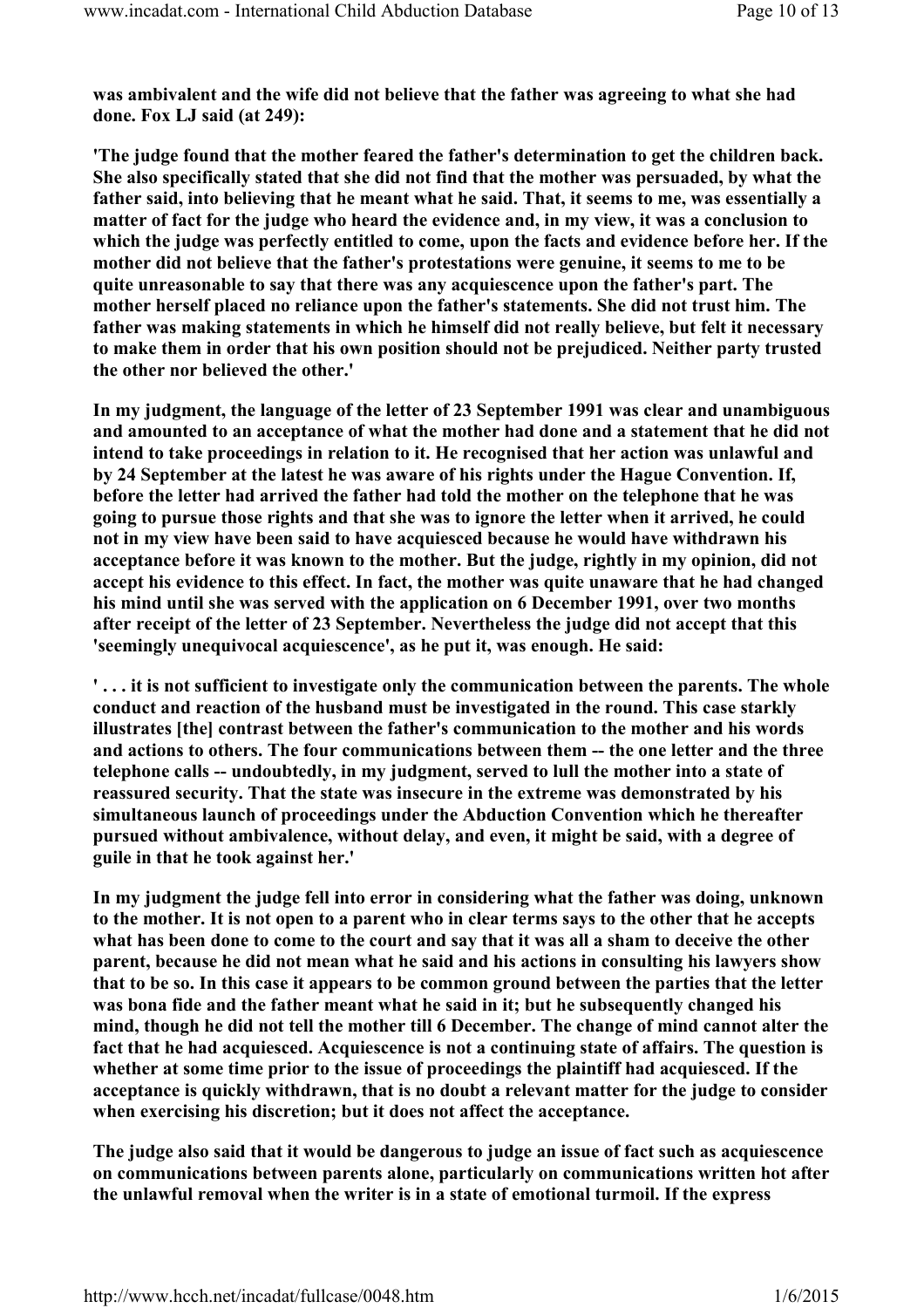acceptance relied upon is in truth confused, equivocal and unclear, such as may be the case if it is written by a parent in a state of emotional turmoil, then of course it does not amount to an acceptance in clear and unambiguous terms. But that is not the case here. There is much force in Lord Meston's submission that the letter shows no evidence of emotional turmoil. The separation of the parties had taken place months before and the letter itself was written three days after the father received news of the unlawful removal. It is expressed in careful, restrained and considered terms.

For these reasons I would hold that the father had acquiesced in the wrongful removal of the children and he did not purport to revoke or withdraw such acquiescence until service of the proceedings on 6 December 1991. I would therefore allow the appeal. The matter must be remitted to the Family Division so that a judge of that division can consider, as a matter of discretion, whether the children should be returned to Australia.

The second exception possible under art 13 is where there is a grave risk that the child's return would expose him or her to physical 'or psychological harm or otherwise place the child in an intolerable situation. I have had the advantage of reading the judgment of Balcombe LJ and on this aspect of his judgment I agree with what he has said and have nothing to add.

# LORD DONALDSON OF LYMINGTON MR.

I have had the advantage of reading the judgment of Balcombe LJ and agree with it in all respects save one. This is whether on the facts of this case the father, being one of the persons 'having the care of the person of the child . . . subsequently acquiesced in the removal . . .' within the meaning of the Convention on the Civil Aspects of International Child Abduction (The Hague, 25 October 1980; TS 66 (1986); Cm 33). I have no doubt that he did. Let me say at once that I unreservedly accept the vital importance of protecting children from the harmful effects of their being wrongfully removed from their country of habitual residence, usually clandestinely and often in circumstances calculated to cause them harm. This is the mischief which the Child Abduction and Custody Act 1985 and the convention, which is scheduled to the Act, set out to address. They do so by providing for automatic return in accordance with art 12 if the issue arises within 12 months of the wrongful removal or retention and, also later, in that case subject to it not having been demonstrated that the child is by then settled in its new environment.

All this demonstrates the agreed international response to a wrongful removal. The child must go back and the status quo ante be restored without further ado. That said, the convention does itself enter a caveat which is contained in art 13. Before I consider whether it applies in this case, it is I think important to emphasise what is the consequence if it does apply. It is not that the court will refuse to order the return of the child to its country or jurisdiction of habitual residence. It is not that the court will assume a wardship or similar jurisdiction over the child and consider what order should be made as if the child had never been wrongfully removed or retained. The consequence is only that the court is no longer bound to order the return of the child, but has a judicial discretion whether or not to do so, that discretion being exercised in the context of the approach of the convention.

In the comparatively rare case in which such a judicial discretion falls to be exercised, there will be two distinct and wholly different issues confronting the court. (1) In all the circumstances is it more appropriate that a court of the country to which the child has been wrongfully removed or in which it is being wrongfully retained (country B) should reach decisions and make orders with a view to its welfare or is it more appropriate that this should be done by a court of the country from which it was removed or to which its return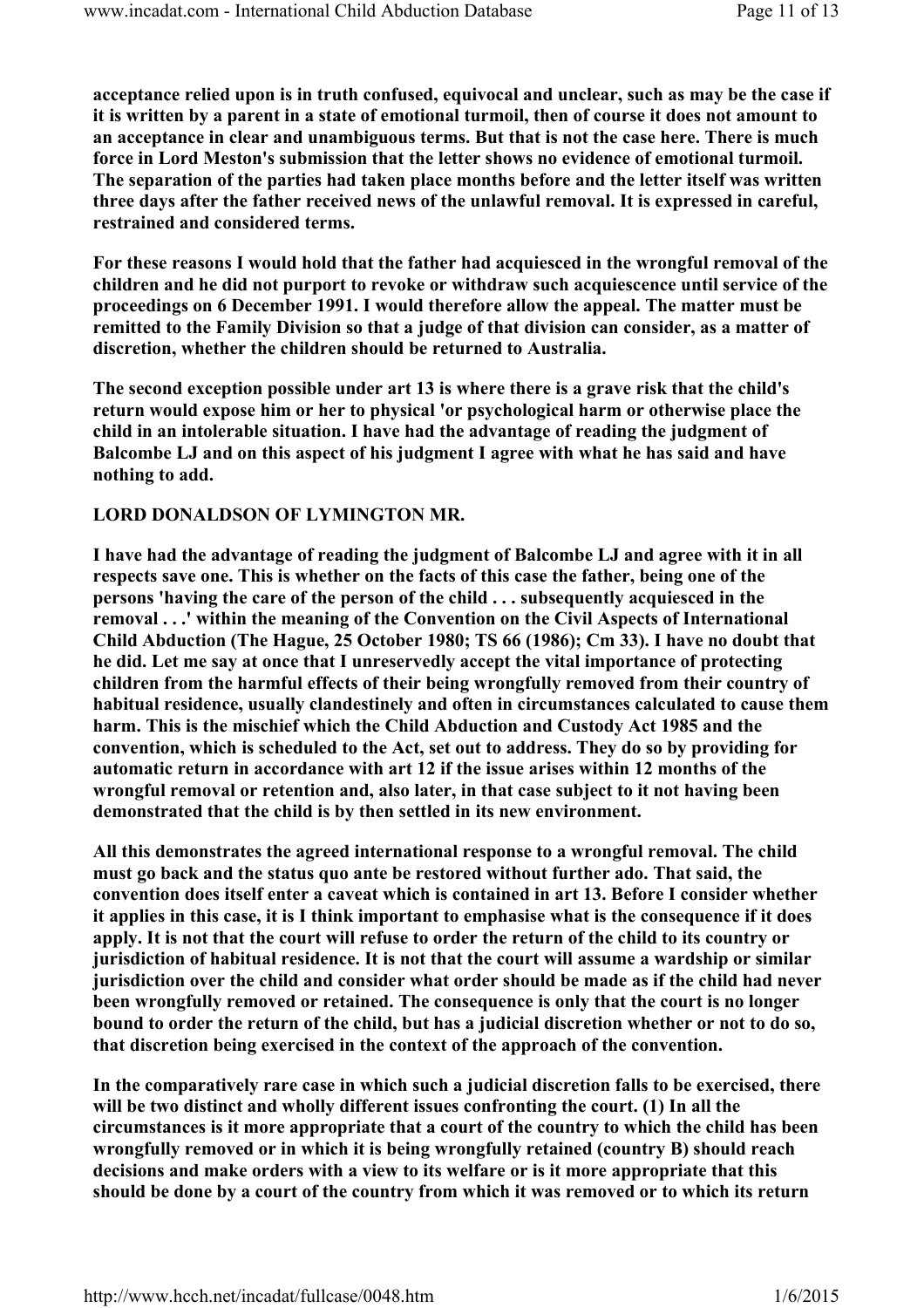has been wrongfully prevented (country A)? (2) If, but only if, the answer to the first question is that the court of country B is the more appropriate court, should that court give any consideration whatsoever to what further orders should be made other than for the immediate return of the child to country A and for ensuring its welfare pending the resumption or assumption of jurisdiction by the courts of that country?

In considering the first issue, the court of country B should approach the matter by giving the fullest force to the policy which clearly underlies the convention and the Act, namely that wrongful removal or retention shall not confer any B benefit or advantage on the person (usually a parent) who has committed the wrongful act. It is only if the interests of the child render it appropriate that the courts of country B rather than country A shall determine its future that there can be any exception to an order for its return. This is something quite different from a consideration of whether the best interests of the child will be served by its living in country B rather than country A. That is not the issue unless para (b) of art 13 applies. The issue is whether decisions in the best interests of the child shall be taken by one court rather than another. If, as usually should be the case, the courts of country B decide to return the child to the jurisdiction of the courts of country A, the latter courts will be in no way inhibited from giving permission for the child to return to country B or indeed becoming settled there and so subject to the jurisdiction of the courts of that country. But that will be a matter for the courts of country A.

I now turn to the point upon which I disagree with Balcombe LJ. The issue is whether the father `consented to or acquiesced' in the wrongful removal of the children. Each case must be considered on its own special facts and the facts of this case are certainly unusual.

In context the difference between 'consent' and 'acquiescence' is simply one of a timing. Consent, if it occurs, precedes the wrongful taking or retention. Acquiescence, if it occurs, follows it. In each case it may be expressed or it may be inferred from conduct, including inaction, in circumstances in which different conduct is to be expected if there were no consent or, as the case may be, acquiescence. Any consent or acquiescence must, of course, be real. Thus a person cannot acquiesce in a wrongful act if he does not know of the act or does not know that it is wrongful. It is only in this context and in the context of a case in which it is said that the consent or acquiescence is to be inferred from conduct which is not to be expected in the absence of such consent or acquiescence, that the knowledge of the allegedly consenting or acquiescing party is relevant and, to use the words of Thorpe J, 'the whole conduct and reaction of the husband must be investigated in the round.' Such considerations do not arise in this case because the father's letter of 23 September 1991 is incapable of any construction other than a clearly expressed acquiescence and, unlike Re A (minors: abduction) [1991] 2 FLR 241, was so construed and believed by the mother. In agreement with Thorpe J, I consider it clear that this was not affected by anything said in the telephone conversation of 24 September 1991. The father cannot be heard to say that he had an intention not to acquiesce which he kept secret from the mother, any more than in other circumstances it would be open to the mother to say, and perhaps to prove, that the father had at one time had an intention to acquiesce which was kept secret from her. On the evidence I think that we are bound to hold that the father acquiesced by writing the letter of 23 September 1991.

The question has been raised of whether an acquiescence can be withdrawn. I think that it cannot, in the sense that once there is acquiescence the condition set out in art 13 is satisfied. On the other hand an apparent acquiescence followed immediately by a withdrawal may lead the court to question whether the apparent acquiescence was real or whether it was the product of emotional turmoil which could not reasonably be interpreted as real acquiescence. That apart, the only relevance of the time which elapses between acquiescence